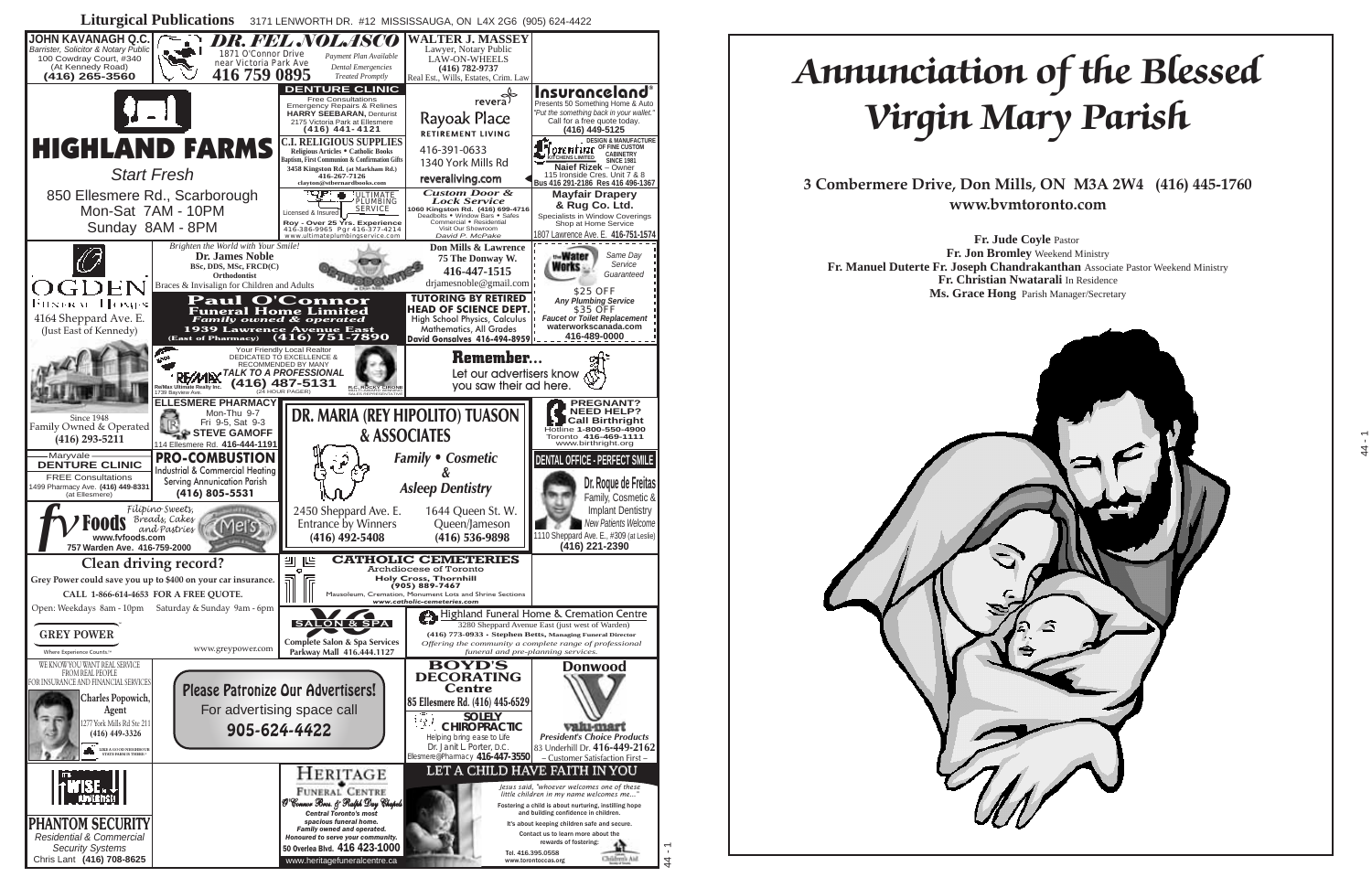### **PARISH OF THE ANNUNCIATION OF THE BLESSED VIRGIN MARY, TORONTO, ONTARIO**

# A CHRISTMAS MESSAGE

T'is the Season to be Jolly!



May you experience the joy, peace and love which the Christ Child brings to you, your family and loved ones.

The Pastoral Team of Annunciation Parish: Fr. Jude Coyle, Fr. Manuel Duterte, Fr. Jon Bromley, Fr. Joseph Chandrakanthan, and the entire parish staff, extend to you best wishes and prayerful greetings for a Happy and Blessed Christmas.

### **THE HOLY FATHER'S MISSION PRAYER INTENTION FOR DECEMBER**



*Opening Our Doors to Christ.*  That the peoples of the earth may open their doors to Christ and to His Gospel of peace, brotherhood and jus‐ tice.

### **BLESSING FOR A CHRISTMAS CRIB**



God and Father of us all, bless us as we prepare this crib and let it be a reminder of the Lord Jesus who was born of the **W**Virgin Mary in the City of David. Grant

that we may always serve you in faith as did the an‐ gels, praise you for your saving deeds as did the shepherds, and surround you with the warmth of our love as did the animals in the stable. We make this prayer through Christ our Lord. Amen!



INSIDE **Annunciation Church:** 

**PARISH OFFICE AVAILABILITY HOURS FOR THIS WEEK:**

**Monday, Dec. 20th—Thursday, Dec. 23th:**  9:30AM to 12Noon, 1:00PM to 8:00PM **Friday, Dec. 24th (Christmas Eve)**  9:30AM to 12:00Noon **WEEKDAY MASS THIS WEEK:**

**Monday, Dec. 20th— Thursday, Dec 23th:**  8:00AM and 12:30PM **Friday, Dec. 24th (Christmas Eve)**  No 8:00AM and 12:30PM Masses

### **THE BOX IS ALMOST EMPTY**

As of this weekend, your box of Sunday Enve‐ lopes is almost empty. If you have not yet picked up your new **envelopes for 2011**, you will find them at the **parish office**. Please make sure you mark your name and address on the first few envelopes. Thank you for your wonderful support.

### **WOMEN'S GROUP**

An exciting look at the five great religious tra‐ ditions, the wisdom each offers, and its mean‐ ing for our lives today. An opportunity to build community, to foster the unity for which Jesus prayed so earnestly. 12 Tuesdays from January 18 to April 12, 2011 Time: 1:15PM—3:45PM Location: St. Pius X room Facilitator: Sister Anne Lemire, CSJ Cost: only for the book used

Register before January 6th @ Parish Office

### **CHRISTMAS PARKING**



We all know that parking will be a problem over the Christmas/New Year stretch. Please remember that the driveway in front of the church is a **fire route**. Absolutely no

parking at any time. A limited number of handicapped spots are available for those with **valid permits**. Remember, the Parking Authority never takes a holiday!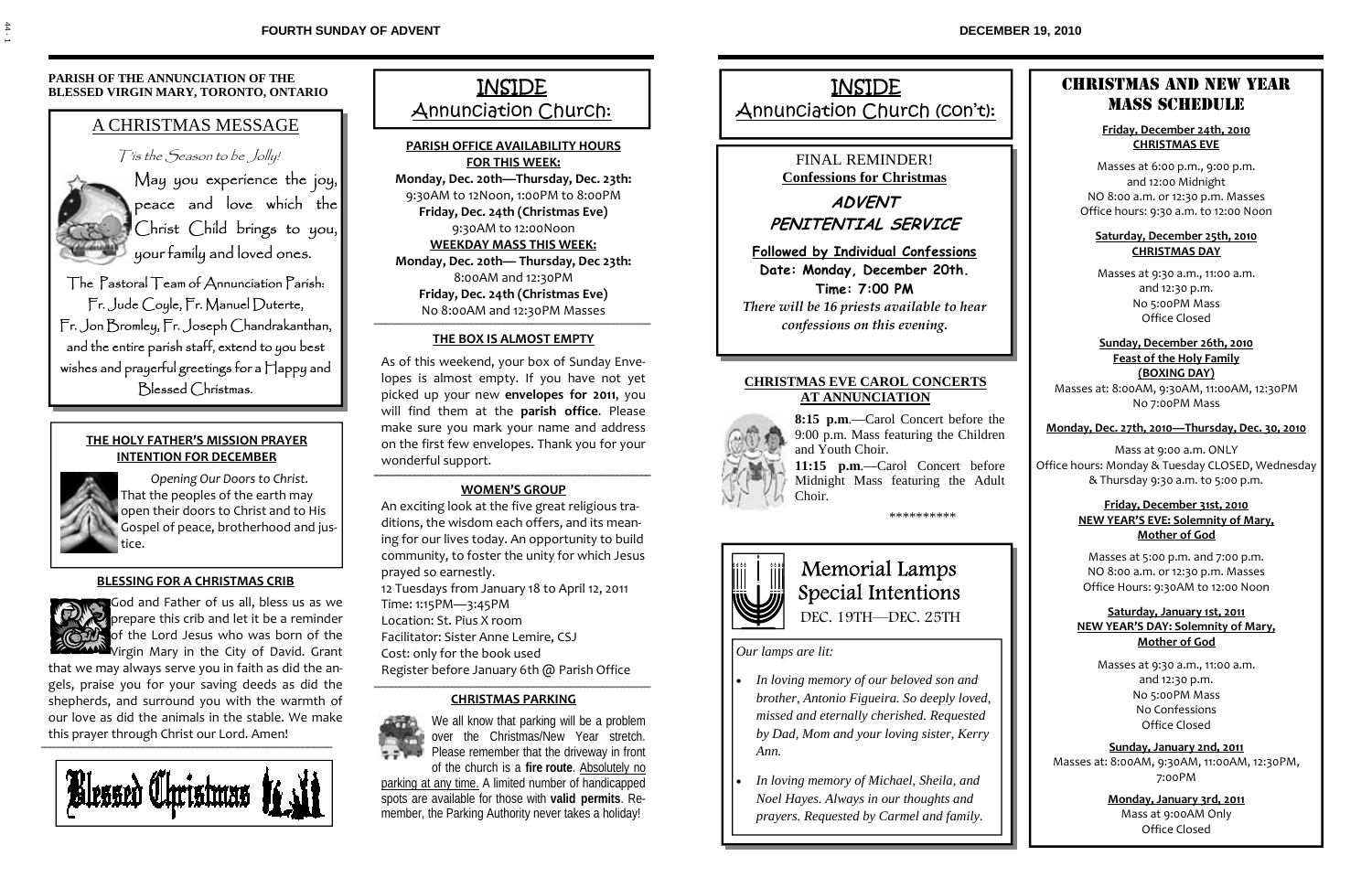# INSIDE

Annunciation Church (con't):

### FINAL REMINDER! **Confessions for Christmas**

**ADVENT PENITENTIAL SERVICE** 

**Followed by Individual Confessions Date: Monday, December 20th. Time: 7:00 PM**  *There will be 16 priests available to hear confessions on this evening.*

#### **CHRISTMAS EVE CAROL CONCERTS AT ANNUNCIATION**



**8:15 p.m**.—Carol Concert before the 9:00 p.m. Mass featuring the Children and Youth Choir.

**11:15 p.m**.—Carol Concert before Midnight Mass featuring the Adult Choir.

\*\*\*\*\*\*\*\*\*\*



# Memorial Lamps Special Intentions DEC. 19TH—DEC. 25TH

*Our lamps are lit:*

- *In loving memory of our beloved son and brother, Antonio Figueira. So deeply loved, missed and eternally cherished. Requested by Dad, Mom and your loving sister, Kerry Ann.*
- *In loving memory of Michael, Sheila, and Noel Hayes. Always in our thoughts and prayers. Requested by Carmel and family.*

## CHRISTMAS AND NEW YEAR MASS SCHEDULE

#### **Friday, December 24th, 2010 CHRISTMAS EVE**

Masses at 6:00 p.m., 9:00 p.m. and 12:00 Midnight NO 8:00 a.m. or 12:30 p.m. Masses Office hours: 9:30 a.m. to 12:00 Noon

#### **Saturday, December 25th, 2010 CHRISTMAS DAY**

Masses at 9:30 a.m., 11:00 a.m. and 12:30 p.m. No 5:00PM Mass Office Closed

**Sunday, December 26th, 2010 Feast of the Holy Family (BOXING DAY)**

Masses at: 8:00AM, 9:30AM, 11:00AM, 12:30PM No 7:00PM Mass

#### **Monday, Dec. 27th, 2010—Thursday, Dec. 30, 2010**

Mass at 9:00 a.m. ONLY Office hours: Monday & Tuesday CLOSED, Wednesday & Thursday 9:30 a.m. to 5:00 p.m.

#### **Friday, December 31st, 2010 NEW YEAR'S EVE: Solemnity of Mary, Mother of God**

Masses at 5:00 p.m. and 7:00 p.m. NO 8:00 a.m. or 12:30 p.m. Masses Office Hours: 9:30AM to 12:00 Noon

#### **Saturday, January 1st, 2011 NEW YEAR'S DAY: Solemnity of Mary, Mother of God**

Masses at 9:30 a.m., 11:00 a.m. and 12:30 p.m. No 5:00PM Mass No Confessions Office Closed

**Sunday, January 2nd, 2011** Masses at: 8:00AM, 9:30AM, 11:00AM, 12:30PM, 7:00PM

> **Monday, January 3rd, 2011** Mass at 9:00AM Only Office Closed